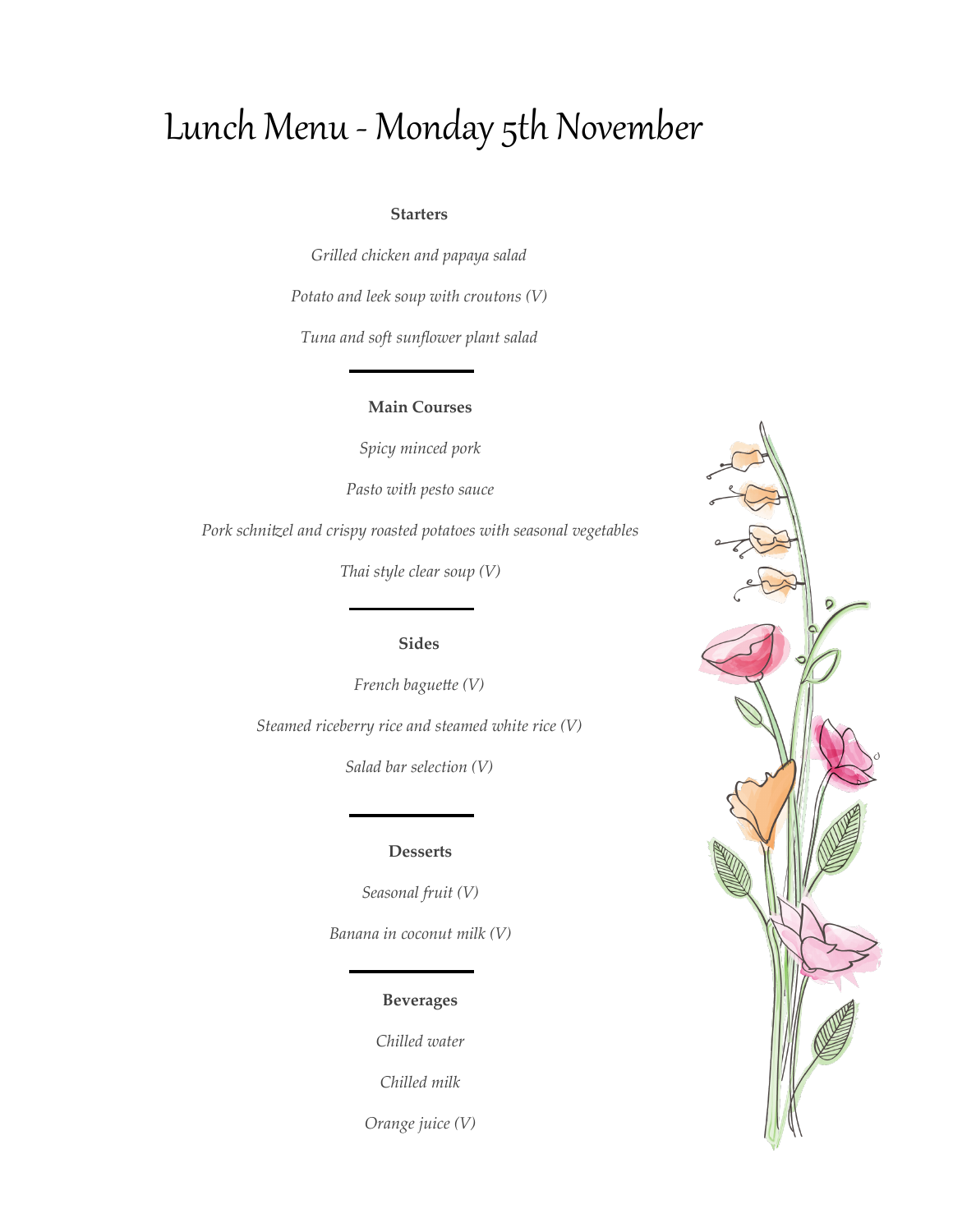# Lunch Menu - Tuesday 6th November

### **Starters**

*Spicy fried chicken with apple salad Creamy cauliflower soup with croutons (V)*

*Indian salad (V)*

### **Main Courses**

*Crispy pork with kale Creamy spaghetti with crispy bacon Chinese roll noodle soup (V) Baked potato and coleslaw (V)*

## **Sides**

*French baguette ((V) Steamed riceberry rice and steamed white rice (V)*

*Salad bar selection (V)*

### **Desserts**

*Seasonal fruit (V) Green beans in syrup V)* 

## **Beverages**

*Chilled water*

*Chilled milk*

*Chrysanthemum juice (V)*

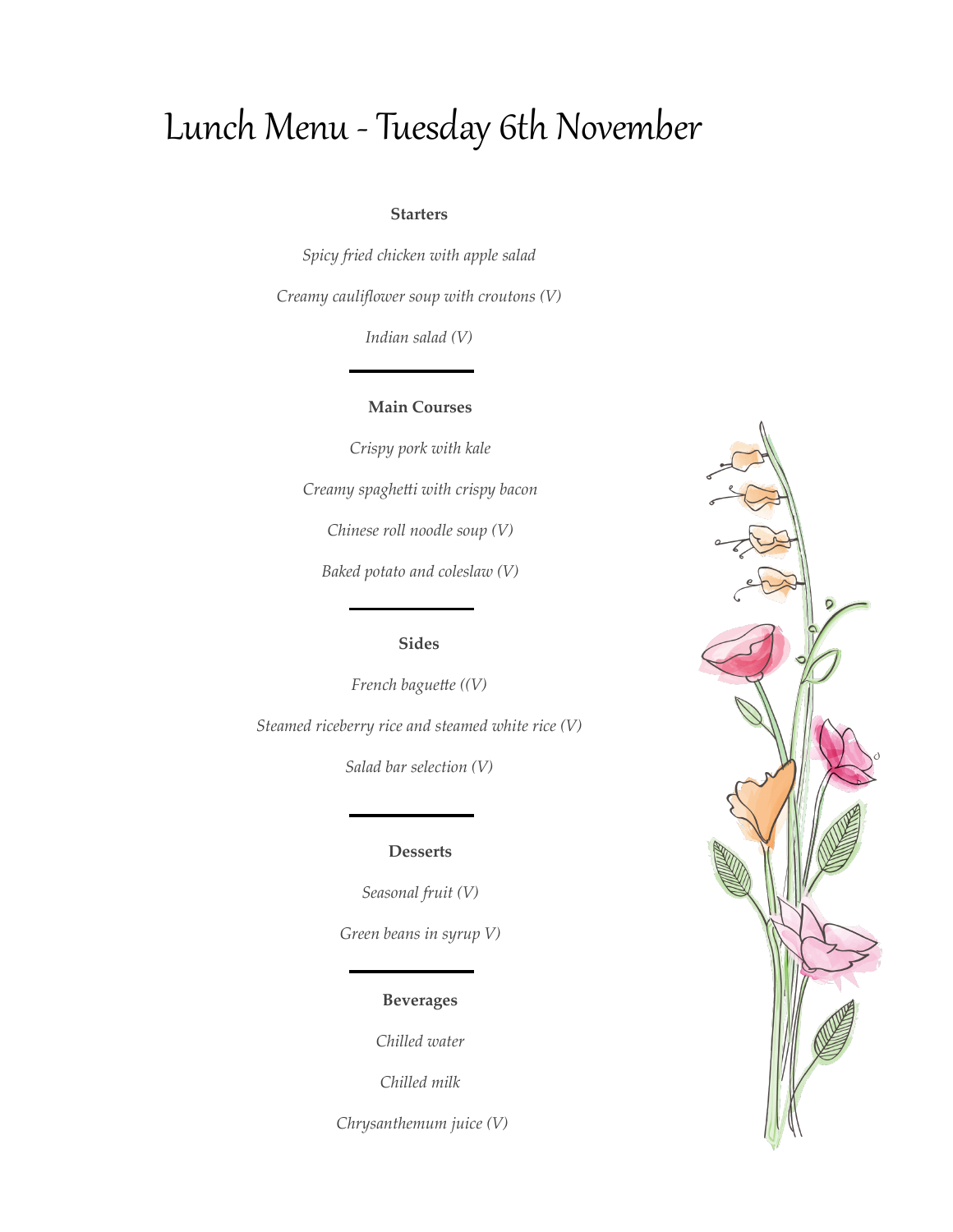# Lunch Menu - Wednesday 7th November

### **Starters**

*Stir fried minced pork with basil Creamy pumpkin soup with croutons (V)*

*Grilled fish salad*

## **Main Courses**

*Yellow curry with mixed vegetables and prawns*

*Creamy spaghetti carbonara*

*Stir fried origini mushrooms with sauce (V)*

*Pork steak with paprica, crispy roast potatoes and seasonal vegetables*

## **Sides**

*French baguette (V) Steamed riceberry rice and steamed white rice (V)*

*Salad bar selection (V)*

### **Desserts**

*Seasonal fruit (V)*

*Stewed pumpkin in coconut milk (V)*

## **Beverages**

*Chilled water*

*Chilled milk*

 *Orange juice (V)*

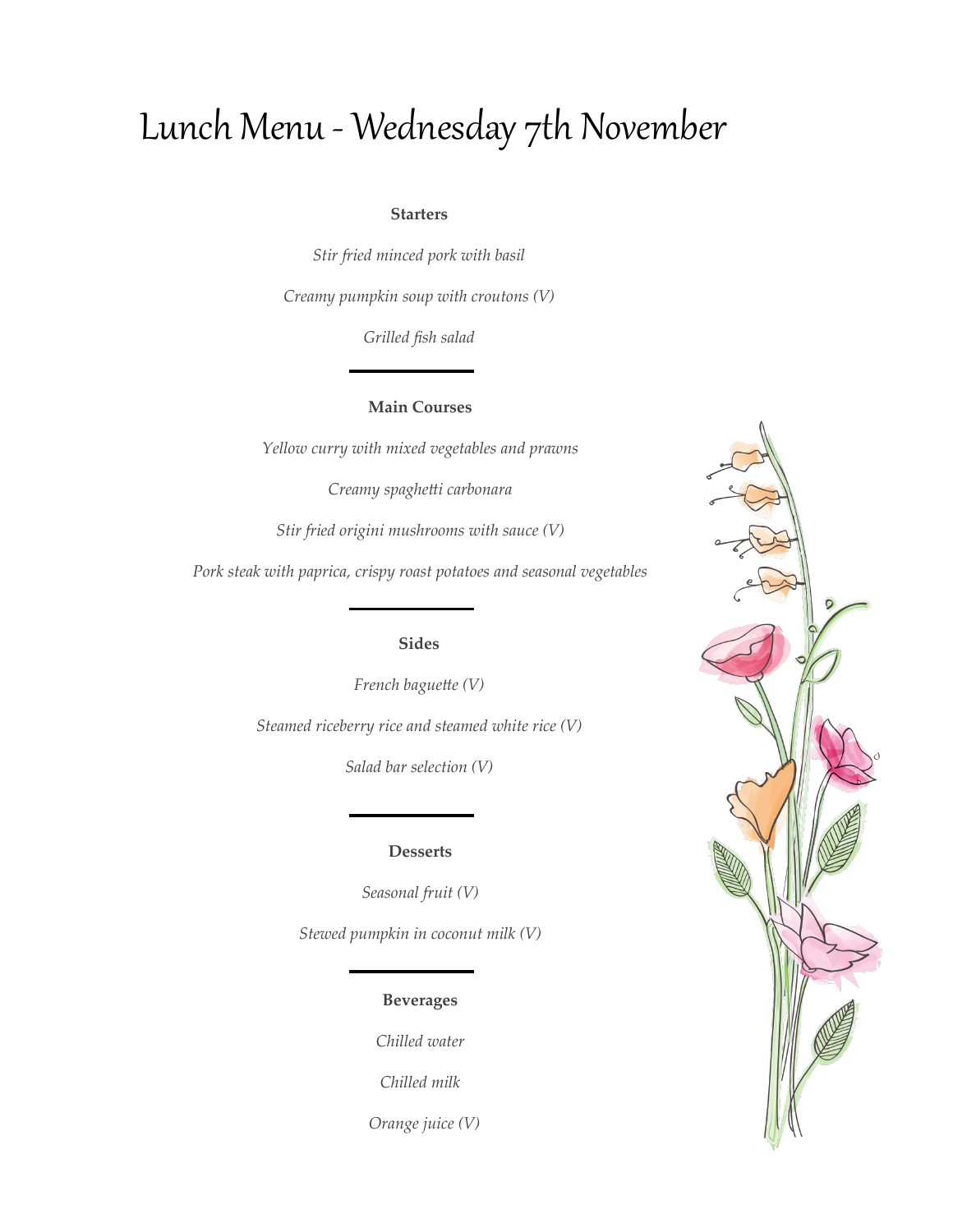# Lunch Menu - Thursday 8th November

### **Starters**

*Pork with lemongrass*

*Creamy spinach soup with croutons (V)*

*Corn salad (V)*

**Main Courses**

*Penang Fish Curry*

*Pasta arabiata*

 *Noodle creamy tom yum soup (V)*

*Grilled chicken breast with mashed potato and grilled vegetables*

**Sides**

*French baguette (V)*

*Steamed riceberry rice and steamed white rice (V)*

*Salad bar selection (V)*

#### **Desserts**

*Seasonal fruit (V) Grass jelly (V)*

## **Beverages**

*Chilled water*

*Chilled milk*

*Traditional lemonade (V)*

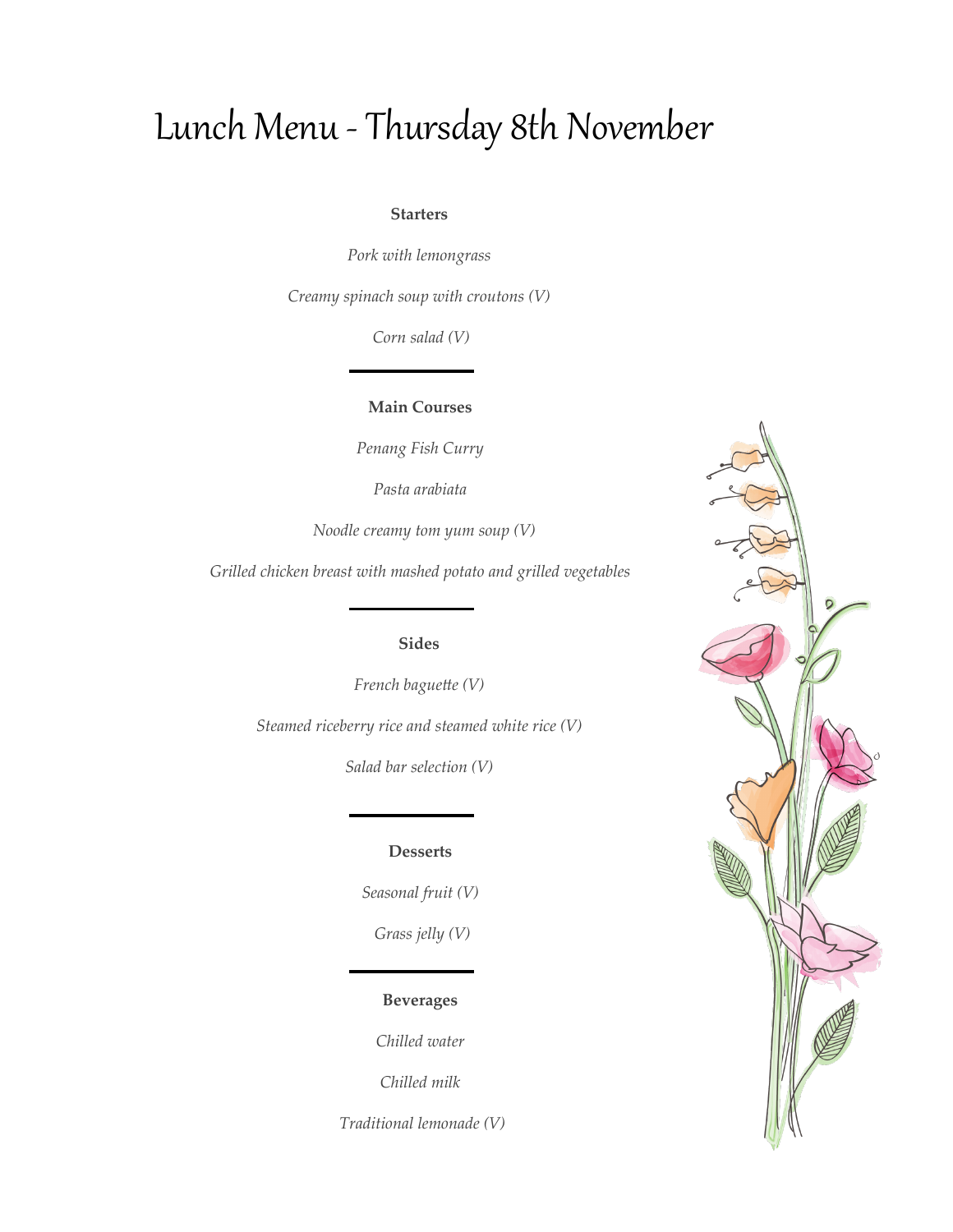# Lunch Menu -Friday 9th November

#### **Starters**

*Braised pork noodle soup*

*Creamy corn soup with croutons (V)*

*Caesar salad*

## **Main Courses**

*Spicy salad with fried egg Battered fish and chips with seasonal vegetables Tom yum mushroom soup (V)*

*Mexican chicken steak*

## **Sides**

*Garlic bread (V)*

*Steamed riceberry rice and steamed white rice (V)*

*Salad bar selection (V)*

### **Desserts**

*Seasonal fruit (V)*

*Lod Chomg dessert in coconut milk (V)*

## **Beverages**

*Chilled water*

*Chilled milk*

*Roselle juice (V)*

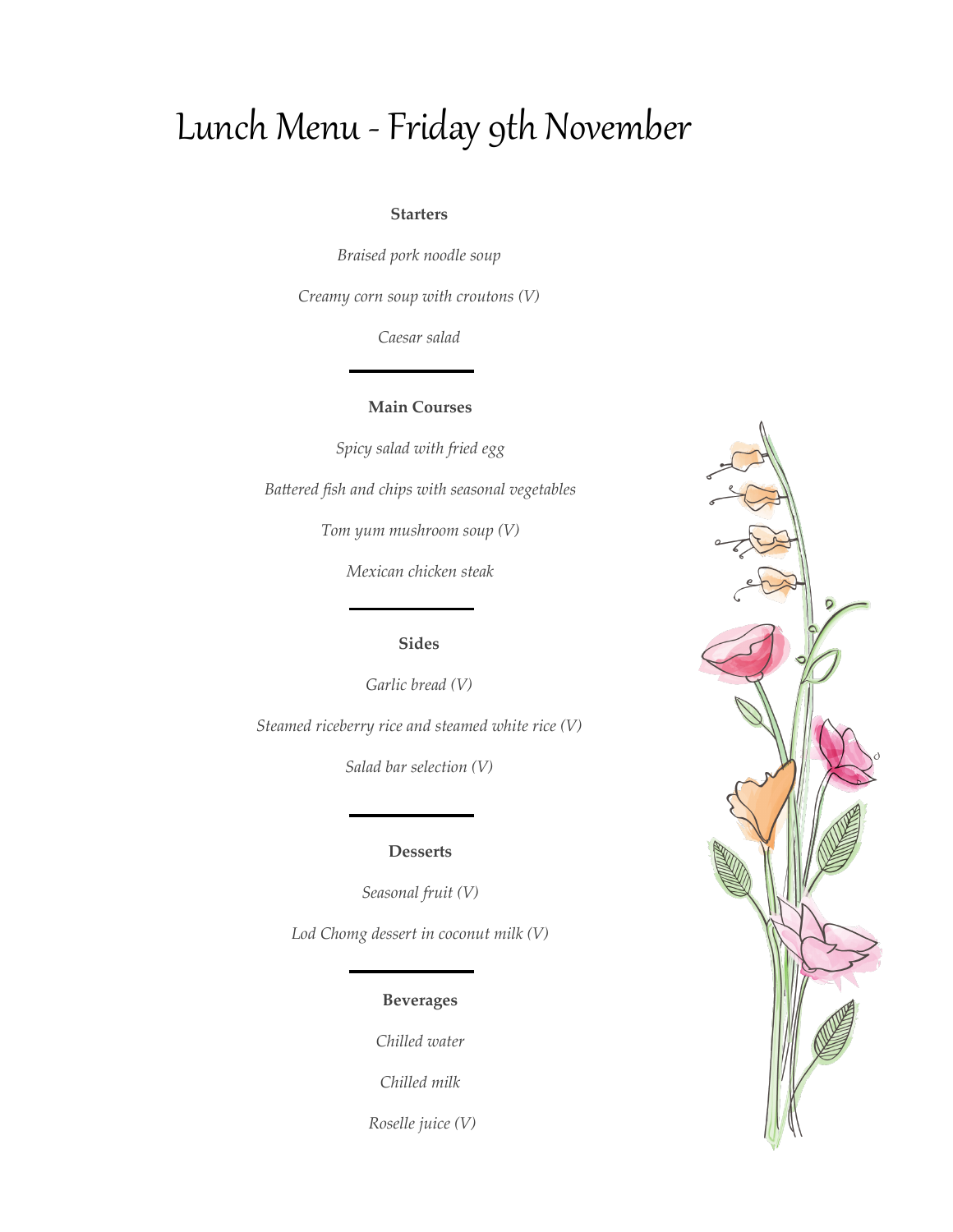# Lunch Menu - Saturday 10th November

### **Starters**

*Japanese noodles*

*Creamy tomato soup with croutons (V)*

*Cucumber salad (V)*

## **Main Courses**

*Fried egg with tamarind sauce Spaghetti tossed with garlic, fresh pepper and seafood Spicy curry with mixed vegetables (V) Battered dolly fish and baked potato*

## **Sides**

*French baguette (V) Steamed riceberry rice and steamed white rice (V)*

*Salad bar selection (V)*

### **Desserts**

*Seasonal fruit (V)*

*Soy custard in ginger syrup (V)*

## **Beverages**

*Chilled water*

*Chilled milk*

*Bael fruit juice (V)*